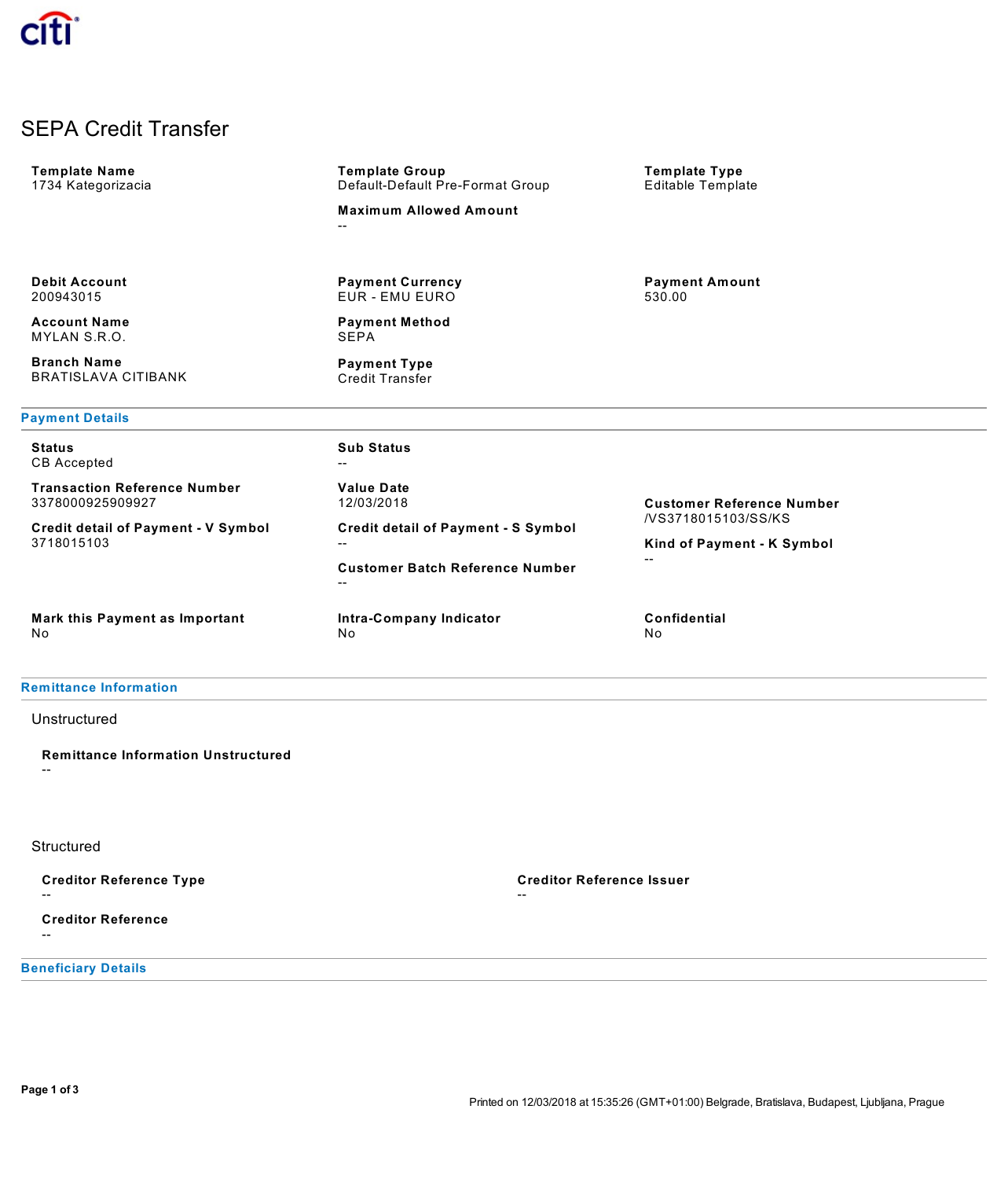

**Beneficiary Name** Elektronicky Portal Kategorizacia

**Address Line 1** --

**Address Line 2** --

**Country** SK-SLOVAKIA

**Account Number** SK6065000020730020545796

**Bank Routing Method** SWIFT

**Bank Routing Code POBNSKBA** 

**Bank Name** POSTOVA BANKA A.S.

**Address Line 1** DVORAKOVO NABREZIE 4

**Address Line 2** BRATISLAVA, SLOVAKIA

**Address Line 3** 811 02

Beneficiary ID No

Ultimate Beneficiary ID No

#### **Ordering Party Details**

**Ordering Party Name** MYLAN S.R.O.

**Address Line 1**

--

**Address Line 2** --

**Country** SK-SLOVAKIA

Ordering Party ID No

Ultimate Debtor ID No

**Purpose of Transaction**

| <b>Purpose of Transaction Code</b><br>$- -$        |                    | <b>Category Purpose Code</b><br>$- -$        |
|----------------------------------------------------|--------------------|----------------------------------------------|
| <b>Purpose of Transaction Description</b><br>$- -$ |                    | <b>Category Purpose Description</b><br>$- -$ |
| <b>Local Instrument</b>                            |                    |                                              |
| Code                                               | <b>Description</b> |                                              |
| --                                                 | $- -$              |                                              |
| <b>Central Bank Reporting Form</b>                 |                    |                                              |